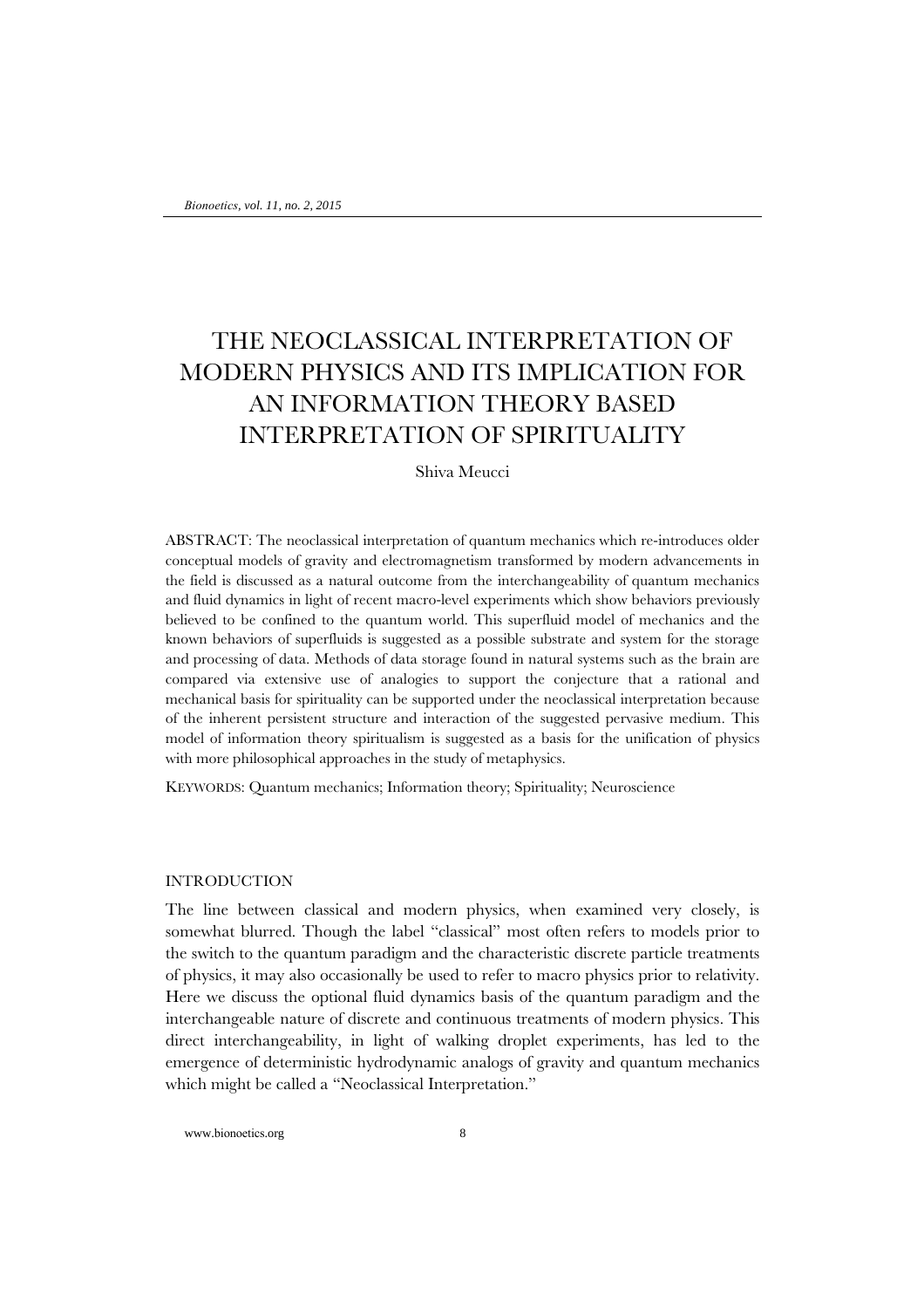SHIVA MEUCCI QUEBECA SHIVA MEUCCI

This approach to physical interpretation of fields subsequently leads to the possibility of a substrate which may be envisioned as a data storage medium. If deterministic chaos is accepted as granted, the concept of free will can be equated with the "illusion of intent" imputed upon humans as it is often imputed upon other complex systems such as evolution. With the homocentricity of consciousness removed and consciousness envisioned as a computational process, the emergence of consciousness is the simple inevitable conclusion of evolutionary pressures. Consciousness is then envisioned as various levels of arrangement and interactions of data systems which can possess self-representation in the form of self-similarity.

When consciousness is envisioned as purely data storage and computation, this broader definition also allows that the term "spirit" might be considered synonymous with data processing systems. This conjecture allows for the categorization of data systems which exist throughout nature as also "spiritual". With the inherent multilayered and overlapping nature of data and reliance upon interpretive keys, complex data systems might be postulated to exist throughout nature which also share commonalities to consciousness and would thereby be called spiritual. This interpretation of consciousness and information systems combined with the existence of a ubiquitous medium or substrate for electromagnetic phenomena which might store and process data via its configuration, gives a purely deterministic, rational and mechanical basis for a spiritual world which humans might interact with.

## **HISTORY**

"The electromagnetic field behaves as if it were a collection of wheels, pulleys and fluids."

## James Clerk Maxwell

The early notable developments toward electromagnetic theory were all done in a theoretical environment which presumed a fluid "ether" as the basis upon which all phenomena occurred. In 1746 Euler modeled light in a frictionless compressible fluid, a century later Faraday modeled it as vibrations in lines of force and shortly thereafter Maxwell combined their efforts into "molecular vortices" upon which eventually his famous equations were based.

As early as 1926 just one year after the formulation of Shroedinger's equation, Erwin Madelung demonstrated that it can be recast in hydrodynamic form. The Madelung equations are Eulerian and very directly show the relationship between fluid dynamics and quantum mechanics.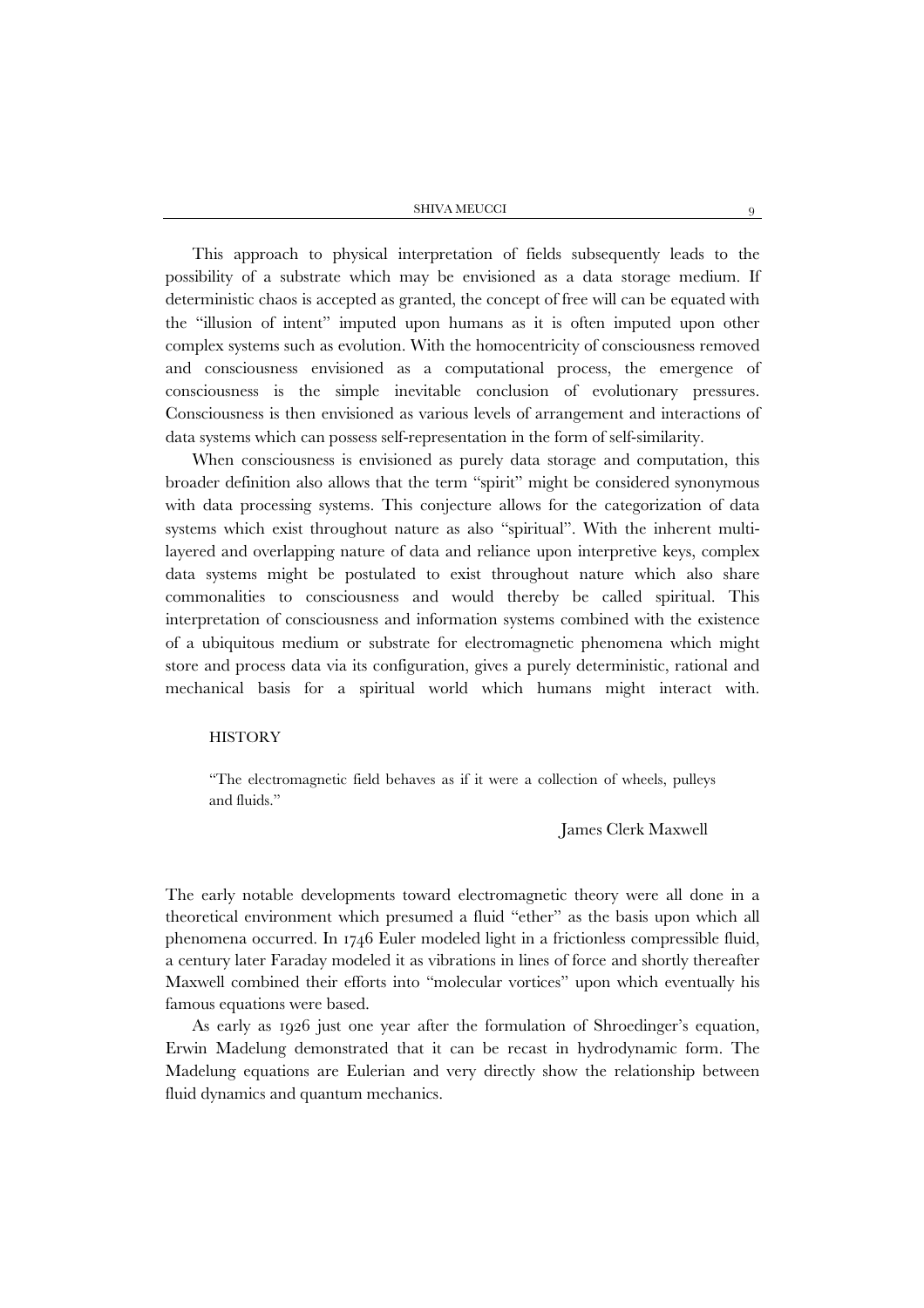By 1950 the phase space formulation of QM provided a fully realized and valid formulation of the science which could deal with both position and momentum in a classical manner. The Wigner-Weyl transform provides a mapping between this formulation of QM and the Hilbert space operators in the Schroedinger representation which is completely equivalent (Curtright et al 2005, 20012). This shows the direct mathematical compatibility of more classical treatments (Hamiltonian) and quantum mechanics through deformation (with parameter *ħ*/*S*) and perhaps gives a real-world, easily understood relationship between the two through the common sense term "deformation". Additionally, it has been shown that the Wigner quasiprobability distribution function can, via deformation, match a phase space distribution which describes DeBroglie-Bohm causal trajectories (Dias, Prata 2002). These relationships show how the deterministic chaos found in hydrodynamic systems could lie underneath the probability distributions used in quantum mechanics thus continues the theme of interchangeability.

Phonons are the quantum mechanical treatment of mechanical waves in materials in which the continuous phenomena of conventional mechanical waves, can be treated as discrete particles with all the behaviors and expectations of other quantum mechanical particles. These quasiparticles have no physical existence but their correspondence to border conditions and behaviors of the material make them an extremely useful convention. This use of quantum mechanics to solve problems within the continuum mechanics domain shows a direct interchangeability of the systems in one direction. The only constraint to going in the other direction is tradition and the question of if chaotic determinism truly underlies the probability found in quantum mechanics.

In roughly the past decade, all of the strange and seemingly non-physical behaviors of quantum mechanics, which were previously believed impossible in the macro world, have been replicated in numerous fluid mechanics experiments. This includes the dual-slit experiment, orbital quantization, single-particle diffraction, zeeman splitting, quantum tunnelling and a host of other behaviors typically only associated with the mechanics far below the observable macro realm.

The first of these experiments were performed by Yves Couder who used a vibrating silicon oil bath to create a situation in which a millimeter-sized droplet bounces indefinitely upon the surface. These "walkers" move along the surface interacting with the waves they produce. The location of a walker confined to a cavity, when tracked over time can be described as a probability distribution which is the faraday wave mode of the cavity, just like a particle in a quantum corral.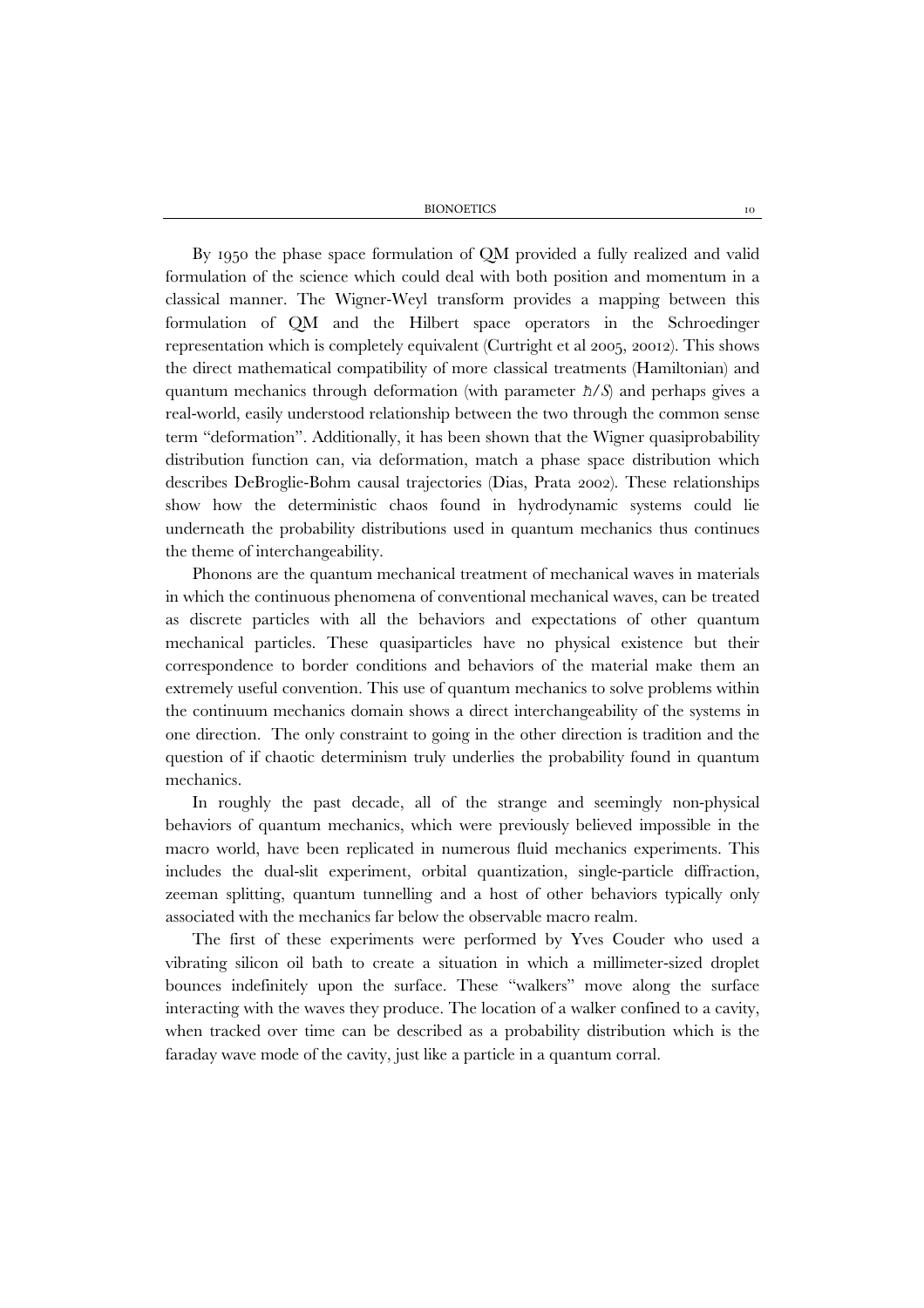The similarity of this system with quantum mechanics is best described by a leading experimental researcher at MIT in the August 2015 issue of Physics Today:

The walker represents an example of an oscillating particle moving in resonance with its own wave field. The droplet moves in a state of energetic equilibrium with the vibrating bath, navigating a wave field sculpted by its motion. The walker system continues to extend the range of classical systems to include features previously thought to be exclusive to the quantum realm. What might one infer if unaware that it is a driven, dissipative pilot-wave system? One would be puzzled by the prevalence of quantization and multimodal statistics. Inferring a consistent trajectory equation would be possible only in certain limits. Doing so in the limit of weak walker acceleration would suggest that the droplet's effective mass depends on its speed. Multiple particle interactions would be characterized by inexplicable scattering events and bound states, and baffling correlations. If one could detect a walker only by interacting with the fluid bath, the measurement process would become intrusive. If a detector confined the walker spatially, one would infer a position–momentum uncertainty relation. If detection required collisions with other droplets, disruption of the pilot wave would destroy any coherent statistical behavior that might otherwise arise.

John M.W. Bush

#### THEORETICAL DEVELOPMENTS OF NEOCLASSICAL PHYSICS

With so many mechanical explanations for quantum mechanical behaviors provided by the walker experiments, it becomes necessary to examine any behaviors of quantum mechanics which are not described by these experiments. The differentiators of first interest are the non-local effects found in entanglement and the physical interpretation of quantum uncertainty as ontological indeterminacy instead of complex chaotic determinacy.

It must first be recognized that the wave of probability which can describe a walker is separate from its pilot wave. This system is described by Bell as a close approximation of DeBroglie's later "double-solution theory" in which DeBroglie stressed the "harmony of phases" and is shown in the experiments by the statistical wave and the pilot wave having the same wavelength but different geometric form.

In the analogy provided by the walker experiments, the dynamics of the system can be described as a non-local. In this case, the complex state of the system at any point point in time describes a non-local hidden variable theory. These experimental findings in combination with the interchangeability between quantum mechanics and fluid dynamics has led authors from previously disparate fields to be able to propose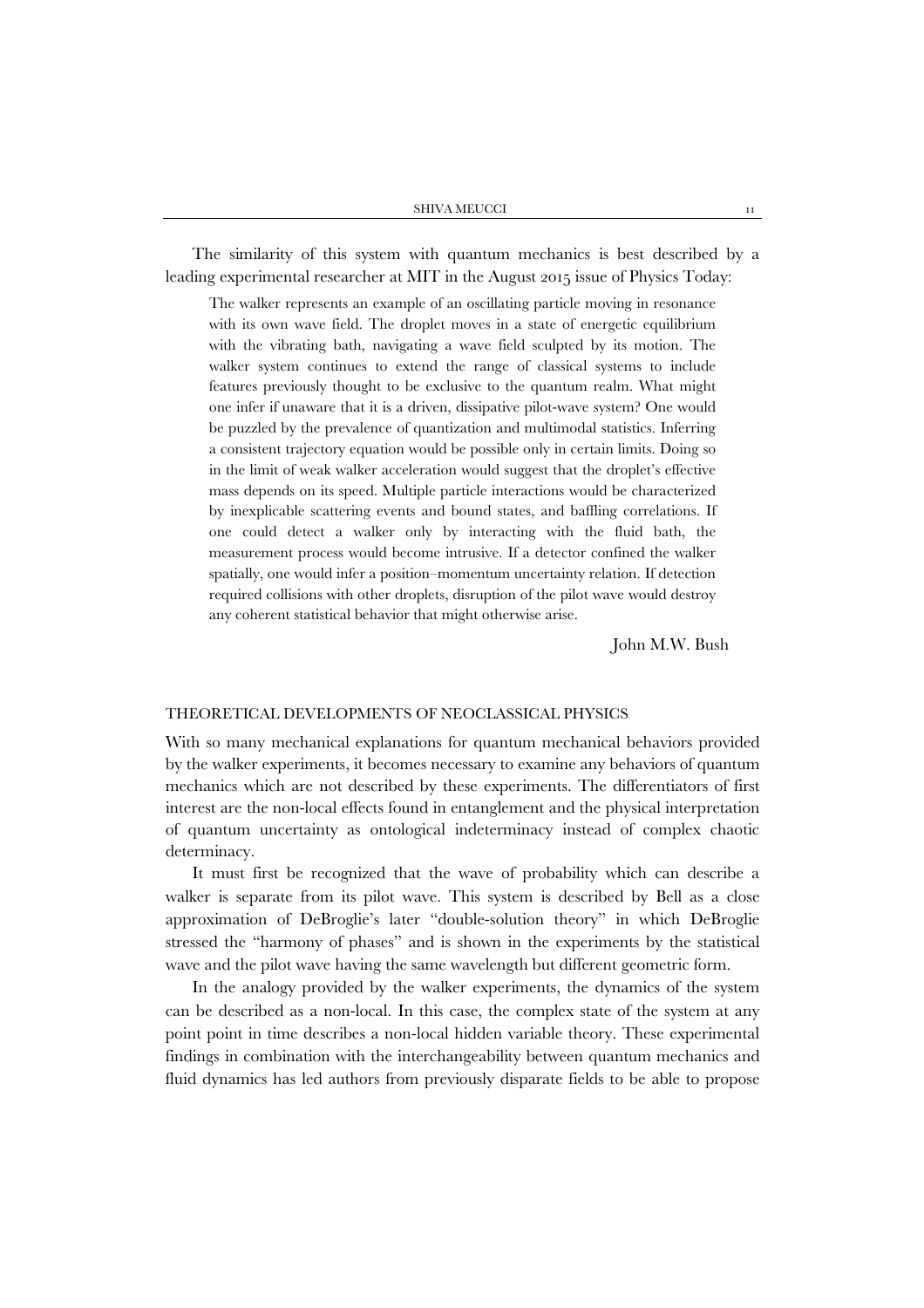deterministic dynamics which shed light on possible mechanics underlying seemingly random behaviors. The differentiation between particle and quasiparticle is a primary area of exploration for this interpretation.

Most notably, Ross Anderson and Robert Brady of Cambridge have made major contributions to the exploration of this interpretation as well as solid theoretical grounds for deeper investigations. In "Maxwell's fluid model of magnetism" the authors show that a wavepacket travelling along a phase vortex in an Eulerian fluid obeys Maxwell's equations, is emitted and absorbed discretely, and can have linear or circular polarisation. Additionally, the measured correlation between the polarisation of two cogenerated wavepackets is exactly the same as predicted by quantum mechanics, and observed in the Bell tests (Brady, Anderson, 2015). Another paper by the group discusses a violation of Bell's inequality in fluid mechanics thereby providing underlying deterministic mechanics in place of the arguably less scientific models of the behaviour (Brady, Anderson, 2013).

Robert Brady in "The Irrotational of of Compressible Inviscid Fluid" outlines a comprehensive physical mapping between quantum mechanical theory and fluid dynamics in which he not only provides an analog for gravity but also introduces the concept of a relativistic quasiparticle called a 'sonon' which exhibits spin  $\frac{1}{2}$  symmetry (Brady 2013). This sonon concept bears a striking resemblance to the smoke ring or "Vortex Atoms" initially proposed by Lord Kelvin, thus further continuing the neoclassical theme to this interpretation (Silliman 1963).

Given that the current quantum mechanical paradigm has been very successful, the question that arises is what advantage might the use of a different interpretation and set of mechanics have if they are already completely interchangeable? The idea of quasiparticles being simply properties of a substance, however, provides for the possibility of direct manipulation of the medium, and analogies to the manipulations of fluids, when applied to the vacuum, may lead to entirely new experimental processes

From the relativistic perspective, it is often improperly assumed that a medium for electromagnetic effects is mutually exclusive with the principle of relativity. A conflict, however, is only true for the presumption of one-way light speed isotropy in relativity, which has never been experimentally verified. The Lorentz transform, however, remains valid in preferred frame mechanics in which the one-way speed of light is anisotropic because the two-way speed of light can remain isotropic under the same circumstances.

In 1920 at the university of Leiden, Einstein extolled the virtue and absolute necessity of an "aether" and furthermore praised Mach's idea of a gravitationally mediated preferred frame mediated by the average gravitation of the universe, but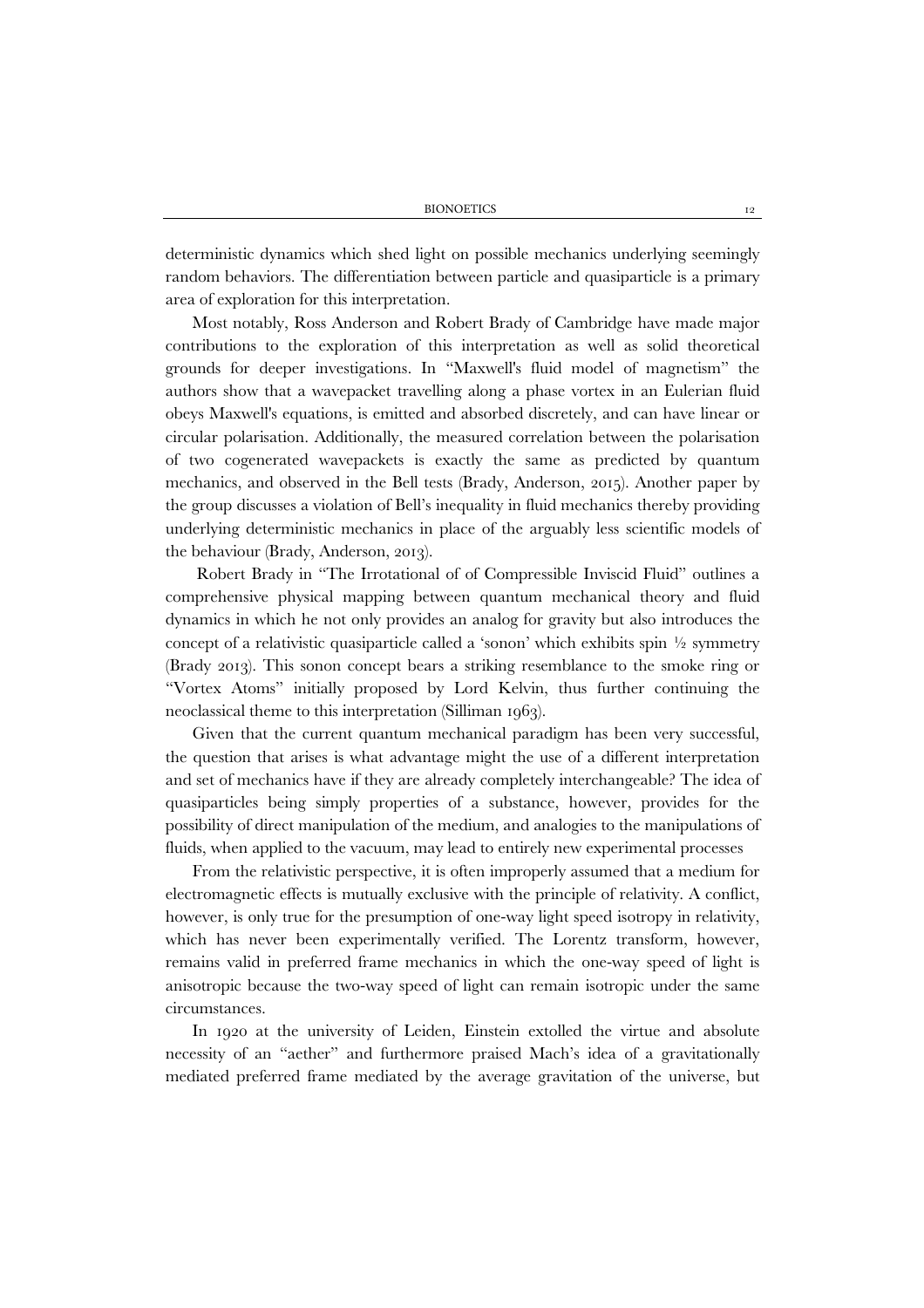Einstein still resisted a preferred frame mechanic for electromagnetism. Lorentz invariance, however, is always maintained in two-way tests of light speed. Therefore the possibility of preferred frame mechanics still remains fully within the bounds of modern physics and also rests under the umbrella of the "Neoclassical interpretation".

While these explorations have opened a new field of inquiry ripe for further study, the re-introduction of determinism as a possible underlying mechanic for the universe may leave investigations of consciousness and spirituality in a very uncomfortable existential position and, on the surface, seemingly a scientifically untenable one. The removal of pure probability as a basic source of reality simultaneously removes any magical or non-mechanical explanation of spirituality. This narrowing of possibilities for spirituality seems to, once again, lean strongly toward the pure "materialism" regime.

The question we propose to answer in the next section is if a rational deterministic system of physics can simultaneously support a system of spirituality which does not violate the mechanistic pre-requisites of the neoclassical interpretation.

#### INFORMATION THEORY SPIRITUALISM: BACKGROUND

In the modern age, computer technology has granted a perspective and intuition about the nature of information which was not readily available to previous philosophers or religious thinkers. While the "faces-or-vases" concept may have been around long before Rubin, the overlapping or multi-layered nature of information has now become a far greater part of the collective human experience. We've even recently discovered that the same phenomena occurs in DNA.(Trifonov et al 2012)

Secondary to this, the meaning of information is dependent upon the interpretive key which uses the information. For instance, a computer disk created to install a program for a "Windows 8" computer is a set of ones and zeros which, if given without context to a hypothetical advanced alien species, might not yield anything to their scrutiny even after thousands of years of study. The interpretive key represented by the whole set of computer technology is an inconceivably long line of interlocked, dependent, and arbitrary solutions which follow lines of reasoning which are connected all the way back to the roots of human language.

This dependency upon context is part of all information transfer. Information only has meaning by the way it interacts with another set of information which we could call an interpretive key. This key is also an analog to an encryption algorithm. The overlap of information and the dependency upon the key can be described in the following analogy: If all the parts to a car are laid upon the ground, a engineer well versed in the assembly of a car might immediately recognize it as a car. Another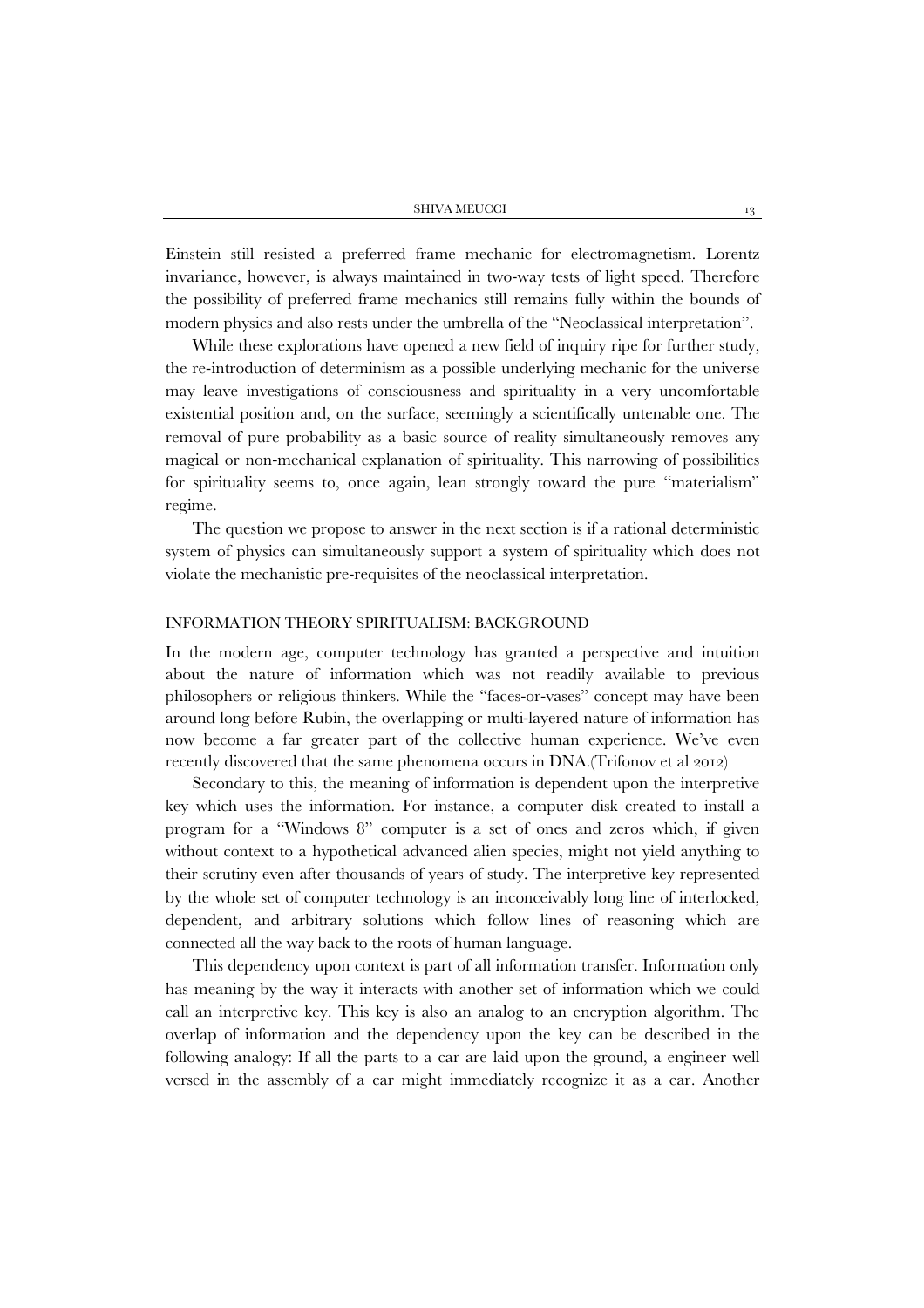hypothetical engineer who has somehow never experienced the idea of a car but had been taught to manufacture motorcycles might recognize a potential motorcycle within the parts. A native from the jungle might see nothing but a pile of garbage.

It is crucially important to note, however, that it is none of these things until it interacts with the information of the observer and is assembled in a particular configuration. The configuration state itself is superior and independent to interpretation. This hierarchy and differentiation between "raw data" as a state configuration and "information" which relies upon interpretive key will be central to further discussion. This analogy fails to capture, however, that some configurations of raw data can overlap in a way that makes the data truly exist as two or more different sets of information simultaneously.

Indulging one further analogy, one can imagine a hypothetical electrical engineer from the early twentieth century which has never encountered the idea of a video game nor understands electronic computing. Then provide him with any manner of metering and sensor-like equipment requested to investigate a modern computer running an immersive online video game world. Next, prohibit this engineer from ever connecting a monitor or looking at one if it was connected. His analysis of the events at the location of the computer will be accurate and quite descriptive of spinning drives and moving electrical impulses but will certainly not include wizards, dragons and magical swords. Suggesting these events are simultaneously occurring in the same location as he has investigated would seem nothing more than the purest insanity to him. These analogies, together describe a multitude of accurate interpretations of the same physical states and how overlapping interpretations of the same set of data create multi-layered information states.

### ANALOGS OF DATA STORAGE AND PROCESSING

There is little question that the human brain stores and processes data and that a computer performs the same function in a radically different way. Humans have accomplished data storage and processing through punch-card systems, beads on rods and collections of gears as well. Therefore, if human consciousness is approached from a purely scientific perspective, it is unfounded to presume that a human or animal brain is the only complex object capable of holding and producing consciousness. We have established historically that there are numerous methods by which data storage and processing may be accomplished, so therefore, adequate complexity of an information system should be capable of creating and housing human-like consciousness.

Currently data is often stored as magnetic charges and changes to a reflective surface and sometimes as symbols upon a page which are interpreted from one or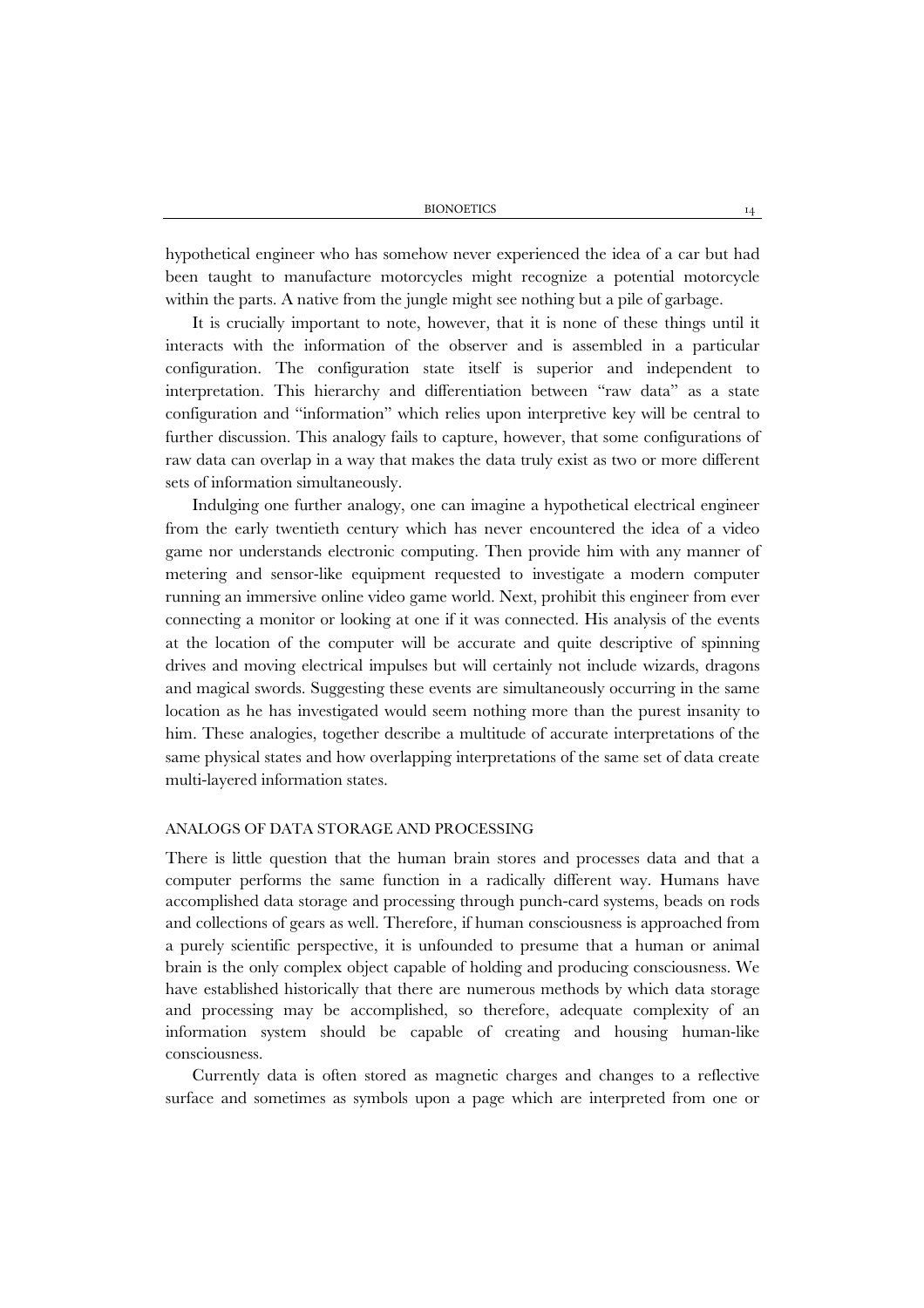more of the previous storage types. In each case however, it is a physical configuration of states with regard to one another and with regard to larger systems which allows interpretation to occur. Both the physical configuration of the large contextually arranged interpretive engine and the physical collection of charges, dots, etc that make up the data being interpreted. This set of relationships exists in a chain that eventually relates the smallest configuration to very large configuration relationships. Both data and interpretation key exist in a particular structure and therefore relationship that can be conceived of as mechanical in nature.

Computation is a structured change which occurs to one set of data because of its interaction with another set of data. The reason computation can be done with sets of gears is because its nature is the physical interaction of one set of physical states with another.

In the human brain, current science presumes that data is stored via long term potentiation; a strengthening of connections between neurons. This process however is apparently a simultaneous reading and writing of data. This combination storage technique can be likened to a combination record player and recorder. If a needle used to listen is also sharp enough to cut into the record and record, an old phonograph-like set up might simultaneously record ambient sounds into a current recording being played resulting in overlapping data.

The resulting interference pattern represents two sets of data which are both preserved. In this analog model, the smallest possible resolution of data storage is a single atom. If one represents synapses and their strength as the smallest component of wave data as an analog to the positions of atoms on a record, one possible unit for an overlapping methodology of data storage and its resolution limit is apparent.

The only question remaining to the use of this analogy is the source of the ambient "sound" for recording. If we presume that, like the record player, there are grooves already cut but also presume that no groove is cut so deep that it prevents the needle from jumping to another track then we can see that if there is similarity between the previous recording and the subsequent one, this relationship will guide the needle's path.

The firing of neurons is a delicate electrochemical process which can be altered by external fields and by its own fields (McFadden 2002). Therefore the synchronous firing patterns of the brain create complex "global" internal fields that modulate the probability of a given neuron's firing in addition to the normal synaptic influences. This means that the physical configuration and pattern of activation of all information being accessed at a given moment in a brain subtly alters the simultaneous reading and writing process involved in long-term potentiation.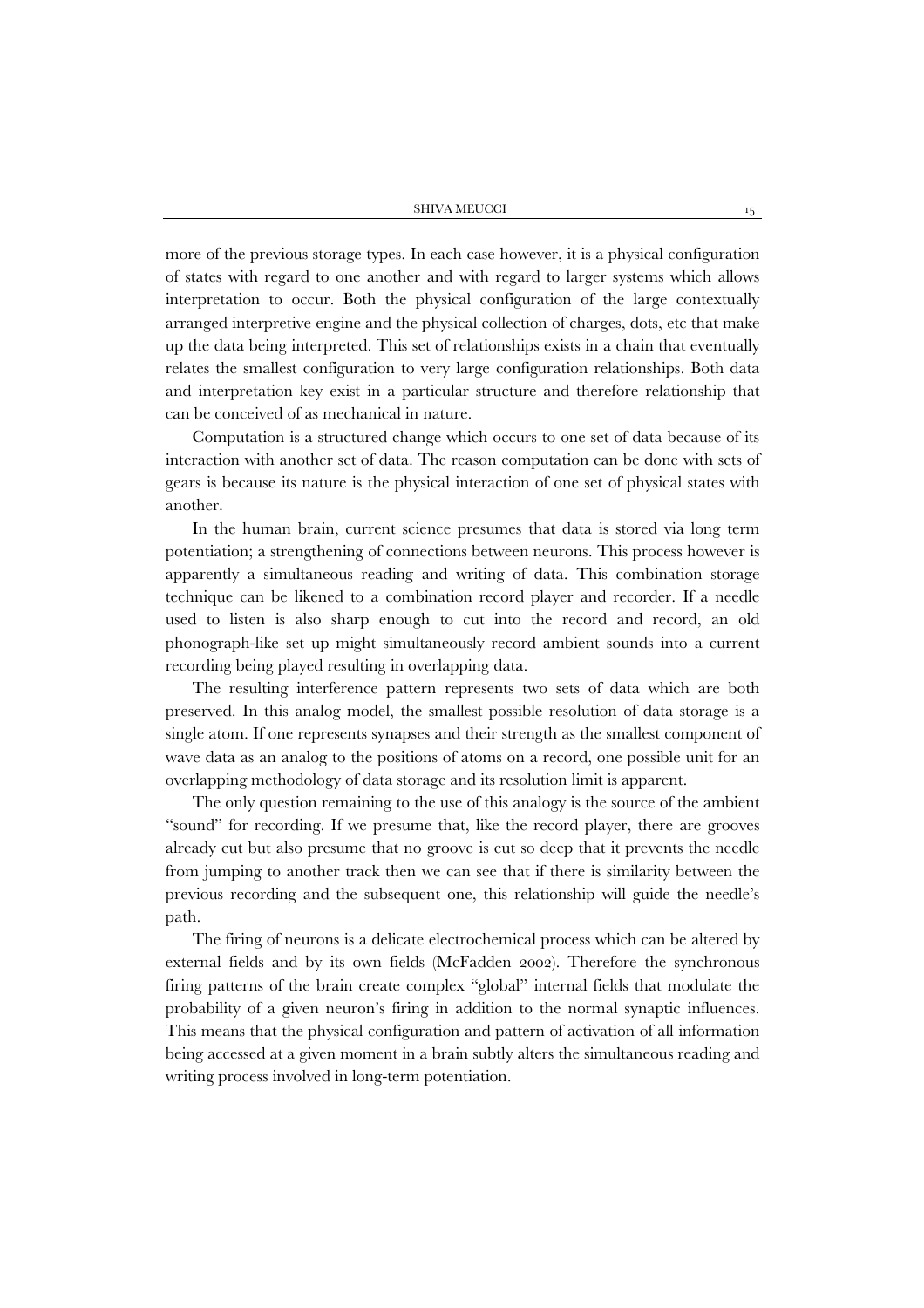Therefore the unique interference pattern in the electromagnetic field produced by the brain represents the "sounds" to be recorded by the phonograph, in the current analogy, as it reads data. In this analogy and its twin processes in the brain, the signal to be recorded is a superposition of waveforms from simultaneous lines of synaptic firing which, in turn, is then superposed upon the recording medium which already contains information. This represents just two steps in what might be termed a "fractal" model of consciousness.

In this model, interpretation by a source wholly outside this system requires complex fourier-transform-like operations. For those within the system however, the relationship between the configurations of data provides a physical analog of similar signals which are automatically activated by the structure of the waveform data input. By way of analogy, the form of the input, when similar to previous input, will cause the needle to follow a similar path.

Continuing the analogy, if another needle is placed just ahead of the initial needle and is loosely coupled with the first, it will create a prediction. This ability to predict is a central identifying characteristic of consciousness.

To finalize and extend the analogy, the "global" field produced by synchronous firing is better compared to numerous loosely coupled needles moving across the record together. Then each of these needles has another set of loosely coupled needles ahead them for the purpose of prediction and error correction. In the brain, this coupling is proposed to be electromagnetic in nature while the actual firing of a given neuron (a needle) is the central focal point and confluence of numerous simultaneous influences.

# INTERCHANGEABILITY OF DATA PROCESSING SYSTEMS AND FLUID **MECHANICS**

It may be supposed that the use of spinning disks in computer technology and our use of a simple vinyl record to provide a convenient analogy are not coincidental but a reflection of the necessity of cycles in data storage and processing. To now provide an example of fluid mechanics as an analogy to a data system it is necessary to imagine moving the needle around the record instead of spinning the record itself.

The first question to be examined in this analogy is if a fluid medium can represent a possible form of data storage. Immediately it is apparent that a perfectly uniform fluid stores no more data than a uniformly charged magnetic disk. It is only differentiations in the magnetic field and therefore differentiations in a fluid which are capable of storing data. The atomic configuration of a seemingly uniform fluid, would also have to be perfectly uniform or some data would be present.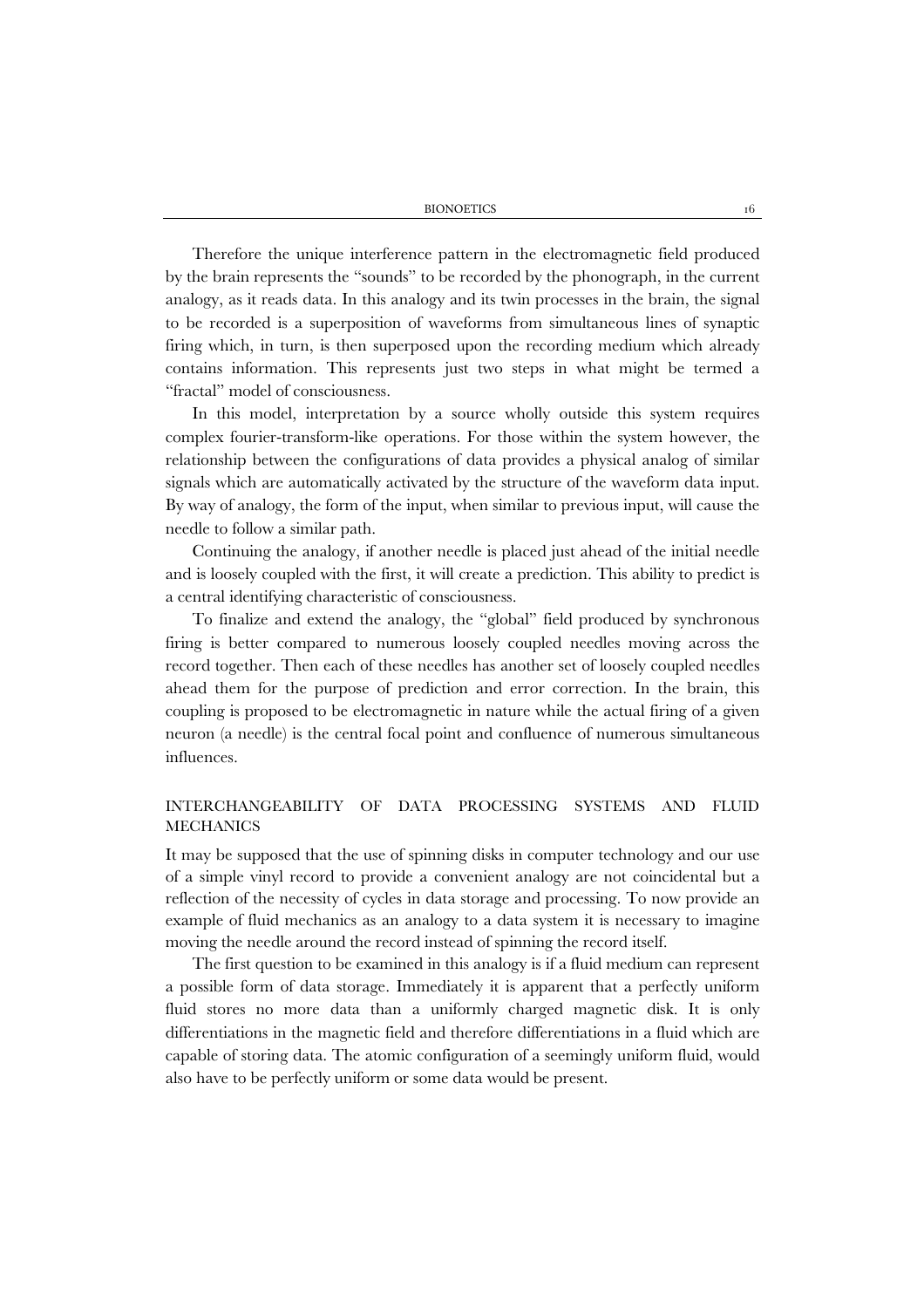In an idealized fluid like Maxwell used, we can presume that densities and rotations can provide physical analogs to components of a machinery somewhat like Charles Babbage's analytical engine in the form of "wheels pulleys and fluids" and the waves formed by differentiations in density can provide an analog to the various fields created by synchronous firing patterns in the brain.

To continue to use the simple record analogy from earlier, one must envisage a mechanism for recording. The mechanism of localized alteration of physical configuration or the "recording needle" in a fluid is vortices. The mechanisms of wave-vortex duality and vortex coupling found in fluid dynamics (Bühler 2005) provides sufficient analogy to the above described systems to further uphold the conjecture that fluid mechanics describes a system of data storage and processing in this conceptual framework.

The adding together of fluid flows, in this system, behaves much like the superposition of waves described in our record analogy because waves and vortex evolution are inextricably linked.

Upon full consideration of the sonon model of quantum mechanics proposed by Brady, the human brain can be considered an analogy of a fluid system with stable vortices and fluid flows whose coupled oscillations result in whole-system dynamical changes which are simultaneously local and non-local.

The behaviors of turbulence in large scale fluid dynamical systems was best characterized by Lewis Fry Richardson in the rhyming verse:

*Big whirls have little whirls that feed on their velocity, and little whirls have lesser whirls and so on to viscosity.* 

In modern fluid dynamics this phenomena has been extended and summarized as:

*When little whirls meet little whirls they show a strong affection, elope, or form a bigger whirl and so on by advection.*

The behavior of vortex addition and turbulence add additional complexity for the methodology by which data, in the form of the physical configuration of the medium, may be both encoded via branching and combination as well as processed via large scale coupling effects. It also shows the fractal nature of large scale systems such as planetary weather systems which, when zoomed out, may be compared to the complexity of the computation occurring in the human brain.

#### FROM DATA TO INFORMATION, A MECHANISM FOR MEANING

To better define consciousness we must first remove any reference to this ill defined concept and build it from more basic concepts. In the previous section we discussed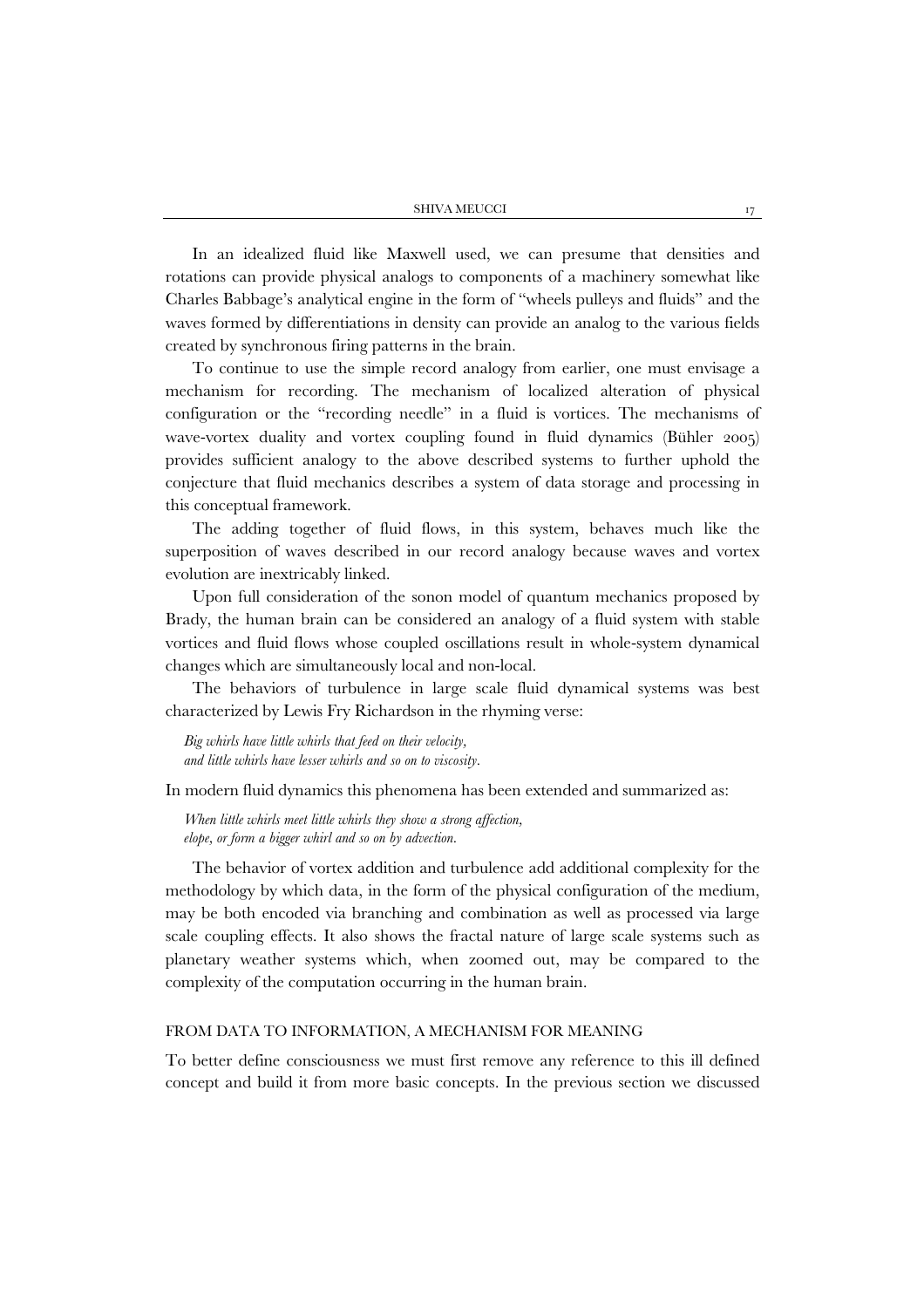data storage without any reference to interpretation. There was however, physical representation.

In the translation of sounds to a record, the physical manifestation of grooves is a direct representation of sound via mechanical interaction. In the expanded analogy of multiple loosely constrained and coupled needles passing over a substrate with some pre-existing information, we can easily imagine the creation of a spiderweb of both deep and shallow grooves which may look extremely similar to axons and dendrites. Dendrite growth has been shown to be mediated by the activation patterns of nearby neurons. The afferent activity, when highly structured, leads to structured development of dendrites. In the visual system, the segregated pattern of afferent input to ocular dominance columns influences dendritic growth of neurons in the visual cortex. Dendrites of neurons close to ocular dominance borders remain preferentially in one column and do not usually extend across borders.(McAllister 2000) The correlation of the physical structure of the optic system with the physical structures it processes, in combination with structured dendritic growth, gives an excellent example of the analogy of physical configuration based storage of data. The connection between the represented data and the original object being represented is stored as a similarity of physical state relationships.

Furthermore, it has been shown that astrocytes are capable of retaining long-term magnetic charges such that the complex field created by the interaction of firing neurons could leave a magnetic trail in glial cells for the structured formation of dendritic growth to physically reflect a local feature of the field produced by recent firing patterns (Pereira, Furlan 2010). Here we further refine the concept of the "needle and groove" as physical storage of a passing field configuration via dendritic growth providing long term storage of the temporary magnetic storage provided by glial cells. The modulation of the passing field by the previously stored field before dendrite growth is an added layer of complexity that is assumed.

In the analogy and model discussed, the signal mixing of data would lead to ever greater levels of abstraction such that the physical similarity between the incoming signal and the actual physical shape stored via combination with previous signals would quickly become unrecognizable but the physical analogy between the development of neuronal networks and the electromagnetic fields they produce would remain. This explains why extremely basic simple shapes can be found to physically exist in the structure of optic neurons but objects of any complexity are not directly physically represented. They are, instead, stored as a superposition of numerous other shapes.

Interestingly, the shape created by axons and dendrites or by the record analogy, tends to physically resemble a hierarchy of types or a flowchart of the "objects" found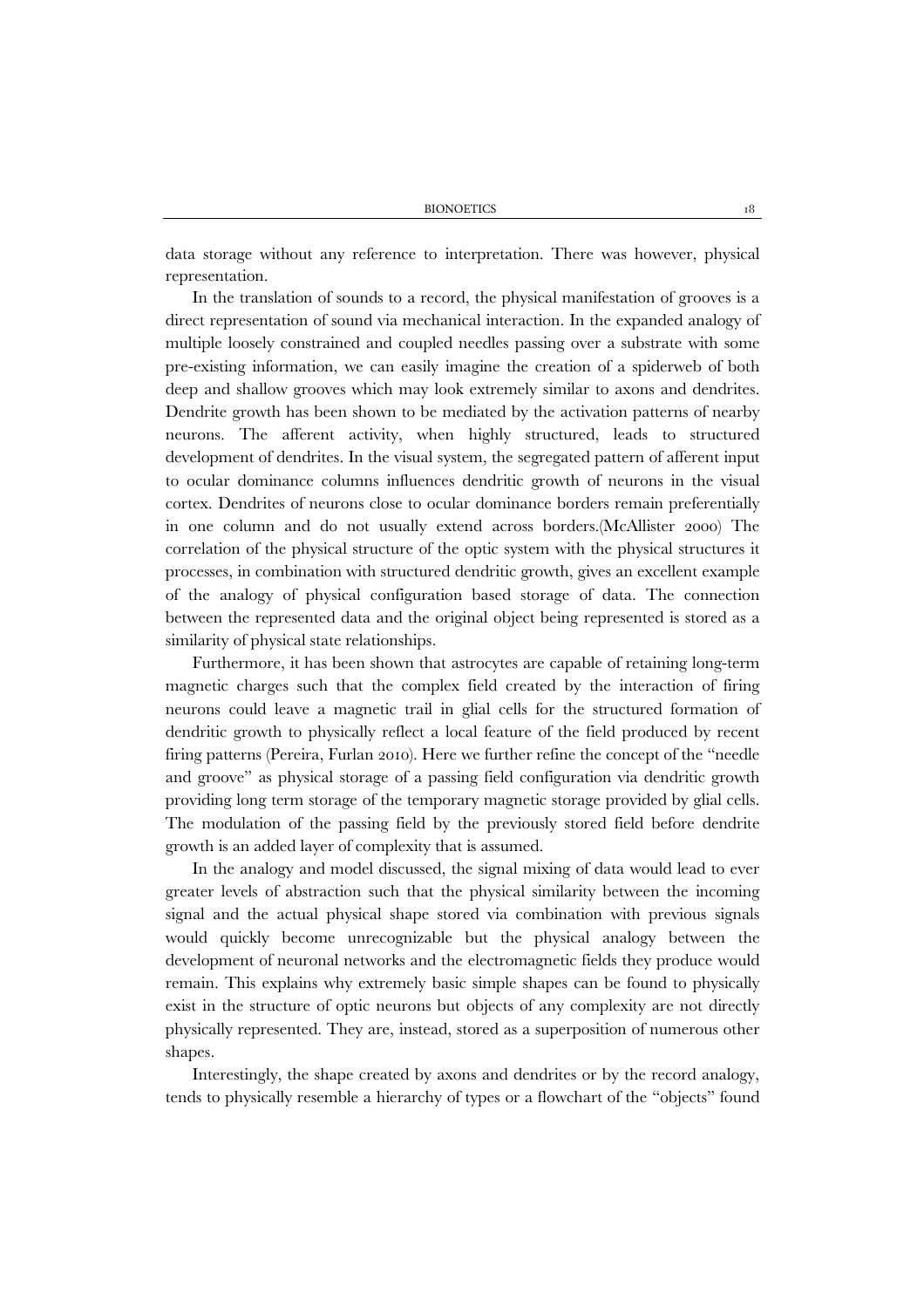SHIVA MEUCCI 19

in object oriented programming. These physical similarities can be viewed as interfaces which provide connection between physical states.. The physical similarity provides the source of the interpretive key which connects one set of data to another and allows their interaction. The combination of form and function operates as conversion schema and thereby is extensible based upon context. The behavior of the "needle" is defined simultaneously by the incoming information and the existing information.

Therefore, in the example of the computer system playing the role of the "key" to interpret some small bit set of data, we can look upon the history of computing and observe how hardware defined the development of software and software defined the development of hardware in what may appear to be a feedback loop but may be better described as simultaneous or "superposition".. The specific keys between these things such as the ASCII code or XML schemas, however, are more arbitrary than naturally developed systems because of the human interaction with computing systems. They therefore lack some of the automation provided by the physical similarity of a groove in record to the actual sound wave it represents

As discussed earlier, if a sufficiently complex interpretive "key" is used in relationship to some simple set of states, complex behaviors arise. Here we have discussed the development of a complex "key" in the form of the machinery of either a brain, a fluid flow, a record, or a computer. In each of these cases, simple interactions such as a few bits of information from the internet, a sound, a wave from elsewhere in the fluid or light impinging upon cells of an eye, the information, when used in the combination read/write regime, will cause the key to be altered in a way which is related to the sum total of the data contained therein. This is best described as an evolutionary or emergent process.

This data interaction can be coupled in a complex fashion to further downstream interactions with the data set and thereby evolve into complex actions. (such as animal behavior) This interrelation can be compared to dropping a stone in a river and its long causal chain relationship to the motion of some other single pebble resting on the river bottom far downstream. It is usually described as chaotic determinism.

Without calling upon the concept of consciousness, it can be stated that interpretation of data and therefore the communication of information is simply the interaction of a large accumulation of interrelated data with a simpler set of data so that physical comparison *to* and therefore the subsequent alteration *of* the larger data set is the natural result. Comparison, cataloging and storage occur in a single analog process.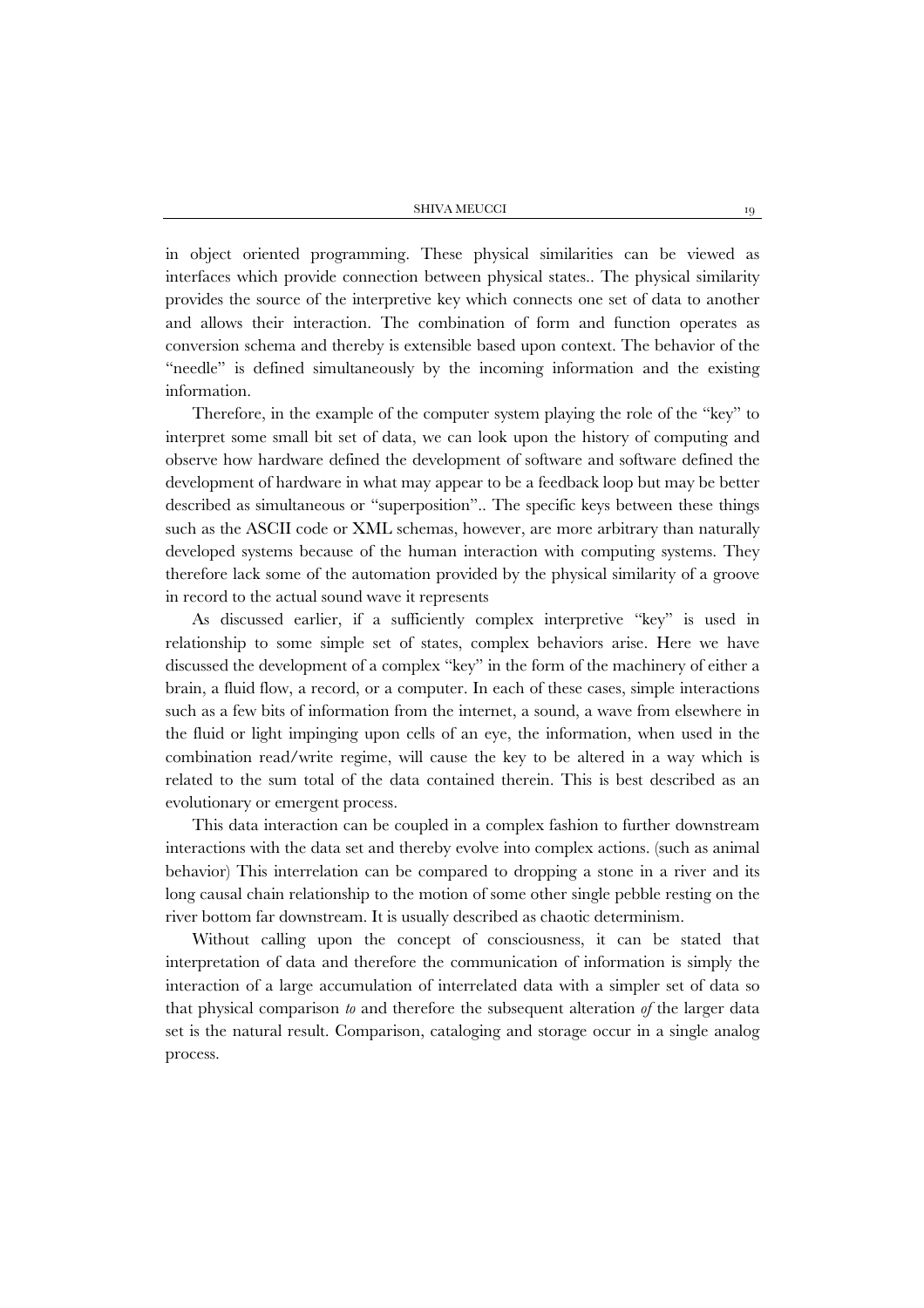This superposition-like phenomena can naturally be called experience as it leaves a physical impression of the interaction interlaced with previous physical impressions of similar phenomena.

#### ANALOG DATA PROCESSING AND EXPERIENCE

Those phenomena most closely associated with conscious experience can be described as simultaneous comparison of large sets of data with the ability to predict. The loose coupling of numerous read/write mechanisms previously described as a grid of record needles can provide such a mechanism such that the relationships of the needles (a matrix of their instant positions) at a given moment describes an over-arching interrelationship of incoming data with a large portion of the recorded data. The picture described by the grid is proposed as a conscious moment. This analogy would be extended to the complex electromagnetic field which exists in duality with the firing pattern of neurons in the brain. A single two-dimensional slice of the electromagnetic field could be compared to the grid of needles.

In the case of the record needles, a grid which covered the whole record would provide a pattern of relationships between the needles which included the whole set of data at any given moment. Let us propose that the needles are coupled by a system of springs. Any disruptions in the synchrony provided by the coupling mechanisms would reduce the interrelationship of the data described by the needle matrix and therefore reduce the amount of data being compared at a given moment.

This synchrony dependence is a direct correspondence to the synchrony dependence of consciousness found by numerous researchers (Pereira, Furlan 2009) (Hameroff 2010). This description of a dynamic data processing system provides semiphysical mechanism for the translation of physical experience into conscious experience without specifying the level of complexity or specific components necessary to accomplish specifically human level consciousness. This basic system infers a nearly infinite range for "levels" of consciousness related to the size and complexity of the collected data set in combination with the total synchrony the data set and reading/writing mechanism achieves.

# SUPERFLUID DATA MEDIUM PROCESSING AND ENERGETIC PARTICLES

In conventional fluids, structures such as vortices do not retain their state very long with respect to the speed of wave transmission within those fluids. In inviscid fluids, however, these structures become long lived. Structured vortex filament formation has been found to be a characteristic behavior in rotating superfluids(Lounasmaa,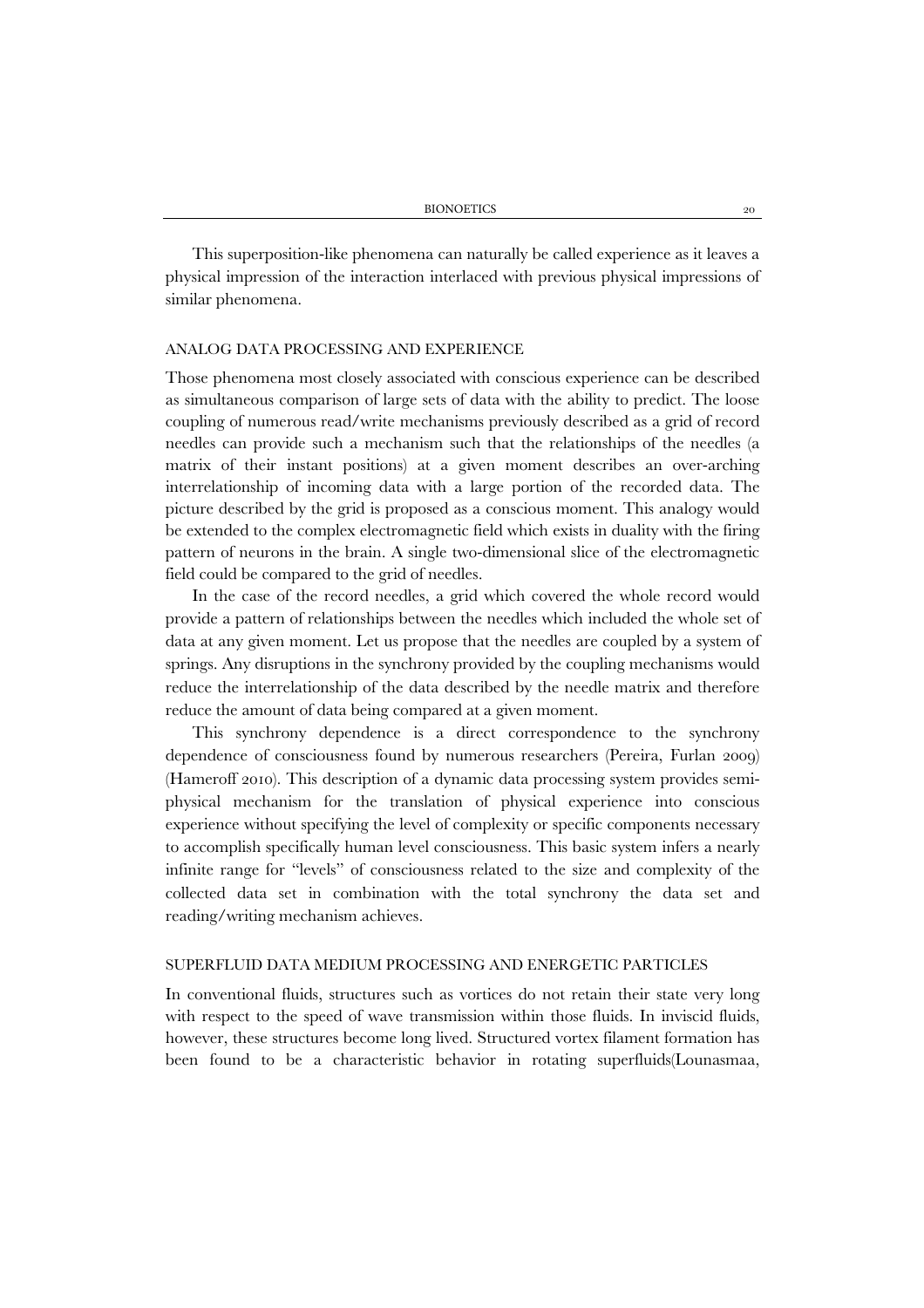Thuneberg 1999) (Ancilotto 2014). This persistent structural behavior identifies superfluids to be capable of long term data storage.

Mechanical waves traveling along these vortex filament lines will result in torque stresses in the fluid which will alter the density and rotation profile of these vortex filaments which might otherwise be called "lines of force". A single wavefront, when considered as a moving sheet or membrane, will behave similarly to an electromagnetic field in that a redistribution of stresses along its plane will be dependent upon inhomogeneities in the fluid. If this process is viewed as a physical analog of electromagnetic field combinations where the inhomogeneities (vortices) are viewed as point source charges, the alterations in the vortex filaments will depend upon the entire local system's configuration.

This two dimensional picture can then be compared to the surface interface and walkers in the Couder experiment. The vortical structures play the part of the droplet and are created by the torque along the plane of propagation. This concept provides a secondary picture of the physical nature of wave particle duality and this alteration of vortex filaments in a superfluid medium provides a read/write mechanism similar to those discussed in the brain in which the stable vortex filaments play the part of neuronal and dendritic structures.

These alterations to the electromagnetic medium in the form of pulsating vortex filaments are proposed as a model of energetic particle correlates to the physical particle model of the "sonon" proposed by Brady.

## THE QUANTUM VACUUM AND DETERMINISTIC CHAOS DATA SYSTEMS

The analogy between quantum mechanics and fluid dynamics infers the possible existence of quasi stable vortical structures present in the fabric of the quantum vacuum. This infers an additional level of information may be gleaned from and stored in the seemingly random fluctuations of the quantum vacuum and opens the door to a valid area of inquiry which might not otherwise be considered worthy of investigation.

Furthermore, should the data storage capability of the vacuum be confirmed, the interaction of human brains with this data system would also constitute a valid "hard science" area of inquiry. The metaphysical and philosophical implications of the interactions of these data systems lends itself to the idea that a "spirit world" could indeed exist as a secondary data system overlapping and impinging upon our physical world as a fully realized mechanical process which can be explained in purely rational terms.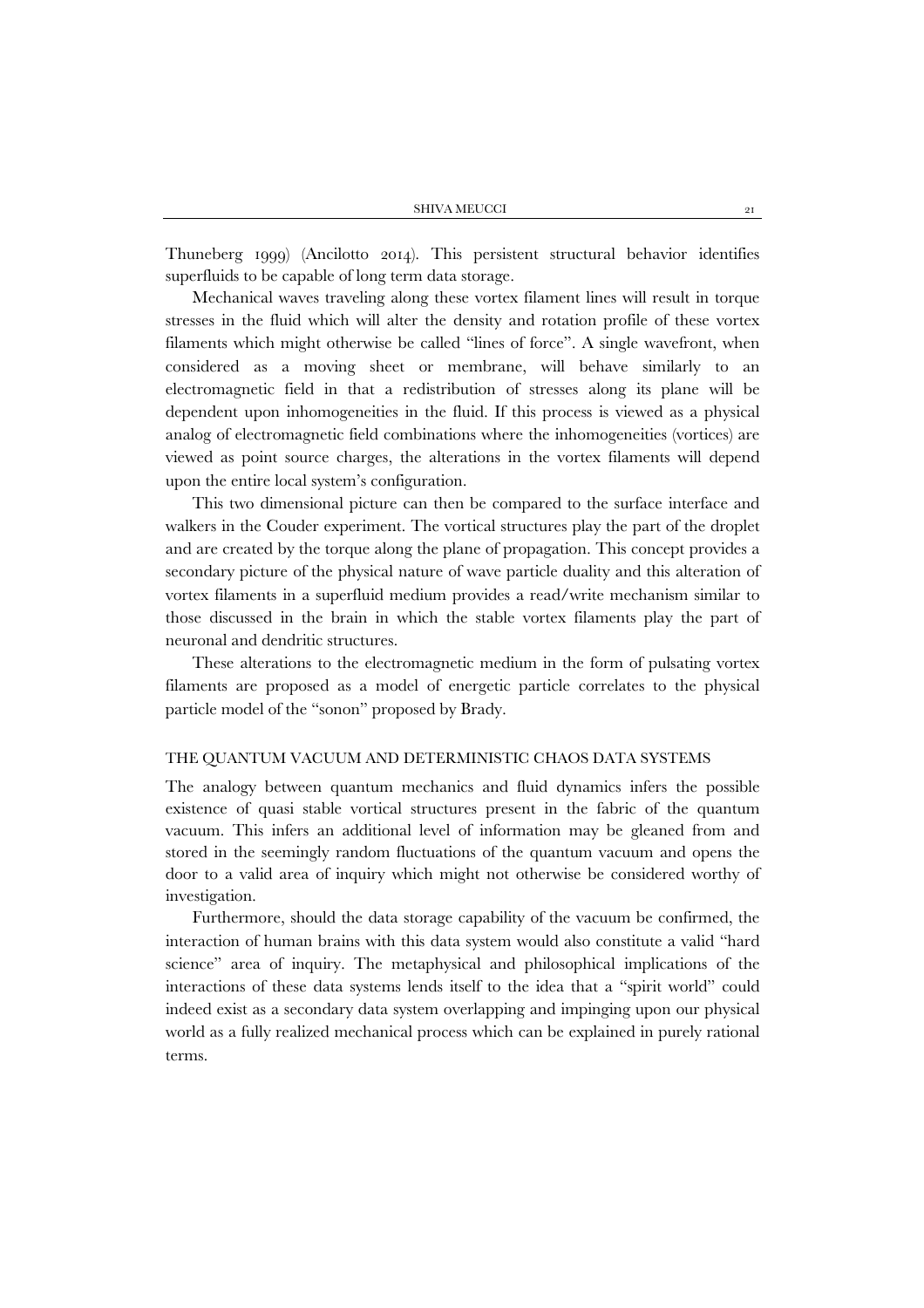The acceptance of determinism in this model counter-intuitively leads to the possibility of a spirit world by substituting purely random systems, which can maintain no data, for evolving quasi physical states of a pervasive medium which would intrinsically store all the physical and electromagnetic interactions of the universe via a process of progressive superposition of states.

# INFORMATION THEORY: EXCHANGING QUASI-PROBABILITY FOR CHAOTIC DETERMINISM

In this fluid dynamical approach we must presume that the quasi-probability distribution of the phase space formulation of QM is Bayesian and intrinsically refers more to knowledge level -or lack thereof- than underlying circumstances or mechanics.

In information theory, the highest entropy (Shannon Entropy) and therefore randomness is a measure of the highest information density. According to Jaynes, in his formulation of Maximum Entropy Thermodynamics, Shannon entropy is not simply an analog of thermodynamic entropy but is the superior interpretation of it (Jaynes 1957). This interpretation seems to have arisen independent of a fluid dynamics perspective in which the evolution of a fluid system simply appears chaotic. This interpretation by Jaynes further supports the interchangeability of the statistical quantum paradigm with the deterministic chaos found in fluid dynamics and therefore also supports the neoclassical interpretation.

Furthermore, this Bayesian perspective casts the concept of entropy itself as simply a measure of ignorance and is based upon the level of prior knowledge about a system. This could also be seen as dependency upon or a measure of the complexity of the key. This "key", of course, is the symbol that has been the nomenclature in this paper used to represent the context built up by a computation system which allows it to interpret a great deal from very little. The greater the complexity of the key, if properly related to the data examined, the greater the ability to interpret meaning from raw or seemingly random data.

Therefore as complexity of interpretive key goes up, entropy goes down. Knowledge directly reduces entropy. Chaos is simply a perception from (and specifically of) ignorance and order is therefore similarly a false perspective illusion. In this paradigm probability itself is no more than a tool for dealing with ignorance. Maxwell's demon uses information which supposedly increases entropy through gaining and encoding that knowledge but MaxEnt seems to indicate instead a net exchange of knowledge and complexity which then leads to the question of what effect self-knowledge has upon the greater system.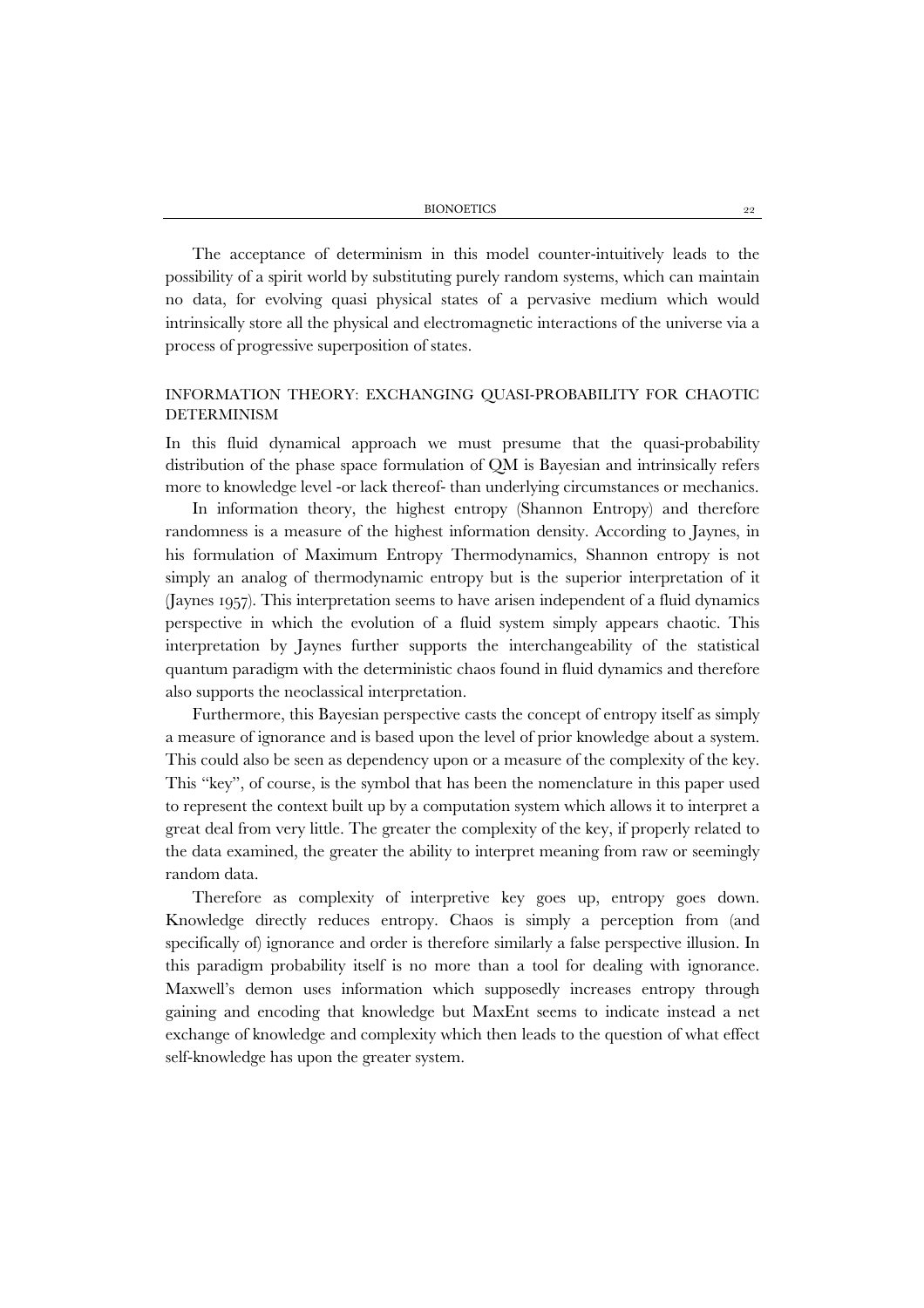This viewpoint does not cast doubt upon the phenomena of increased complexity which we term chaos and entropy, but instead it simply questions the conception of its irreversibility. Both chaos theory as well as fluid dynamics show methods by which complex small scale systems add together into larger scale systems. This introduction of seeming spontaneous order, is usually mediated via the mechanics of coupled oscillation.

#### FRACTAL SYMMETRY AND SELF-REPRESENTATION

It has been shown that there is a link between the truncated fractals found in biology and coupled oscillation (Paar et al 2001). The interrelationship between fractal symmetry, coupled oscillation and resonance has been dealt with in general terms by Henk W. Broer (Broer 2012). These relationships in combination with the proposals of this paper suggest that self-knowledge may share some of the properties of other fractals and their capacity to capture contain and combine energy into a more coherent state thereby providing mechanism and additional conceptual process by which knowledge and especially conscious self-knowledge can be seen to reduce entropy.

# ARTIFICIAL SEPARATION BY SIZE AND SCOPE OF PHENOMENA

In the interplay between large complex sets of knowledge and their ability to interpret large far reaching concepts from small bit of data, we see the methodology of compression algorithms. These small bits of information, however, in the simultaneous read/write paradigm described, produce large scale changes throughout an interrelated data system much like the butterfly effect. Within the deterministic unfolding of a small bit of data by its interaction with the whole of the larger system, the whole of the larger system is inferred in a hyper-compressed format in that interaction profile. The exact interaction profile at the moment of processing, which could be described at the instantaneous state of the system, represents a compressed version of the larger data set. This interaction profile, in the context of a brain, has been previously termed "a conscious moment."

In chaos theory we conceptually entertain the smallest scale phenomena affecting and determining the larger scale, yet in other examinations of phenomena we propose that larger scale phenomena affect and determine the outcome of small scale phenomena. This apparent contradiction comes from a non deterministic world-view which leads to artificial separation of interrelated phenomena.

In a deterministic system, only the illusion of separation between smallest and largest leads to apparent self-referential paradoxes which can, instead, be resolved by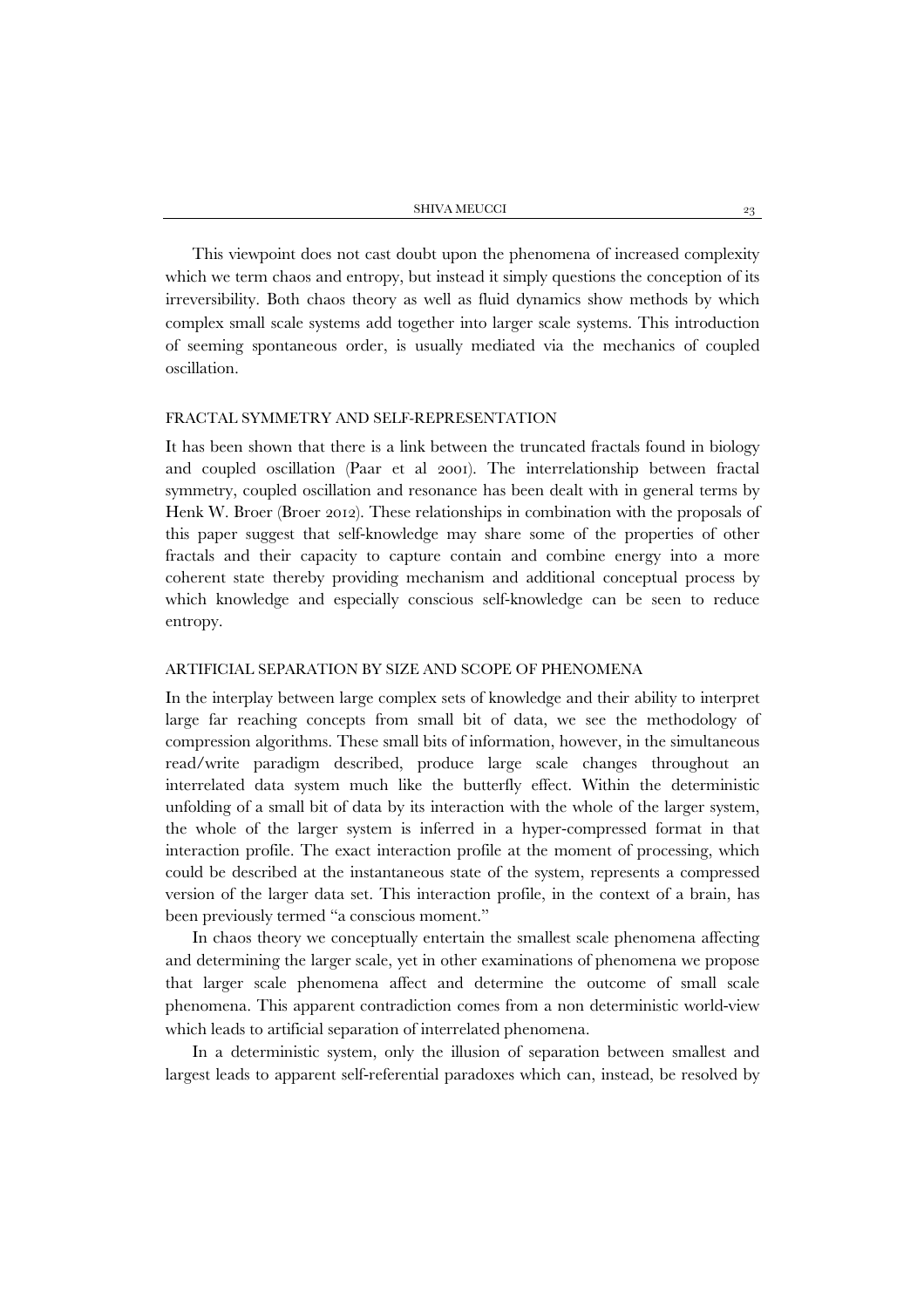simply removing the illusory conceptual separation between events. In a deterministic system, all events in the universe are part of a singular process.

#### SUMMARY

In the neoclassical interpretation of physics, the fluid dynamical analogs which predict the same phenomena as current discrete treatments represent a deterministic system of non-local hidden variables which determine the outcome of particle motions. Energetic particles themselves and their various multi-dimensional descriptions can be re-interpreted as complex evolutions of the pseudo-chaotic motions of an inviscid superfluid medium. Thier probabilistic outcomes are dependent upon the extreme complexity found in the pre-existing state of the system under investigation.

The mechanics of a superfluid medium suggest the possibility that seemingly random fluctuations of the quantum vacuum may, in fact, be related to complex persistent vortical structures in the medium which represent an evolving superposed recording of previous events. This persistent structure and the mechanics of interaction with mechanical waves describes a system of interaction which is proposed as an analog to the processing and encoding of data in human brain.

The existence of this data system and its interaction with the surrounding environment is proposed as a quasi-physical computational system capable of supporting all the processes found in a human brain and is therefore, further proposed as substrate which could support a "spiritual" world in a scientific, mechanical and non-mystical fashion.

This interpretation of physics in combination with an information theory interpretation of consciousness provides a rational basis for scientific inquiry surrounding more mystical interpretations of events and phenomena.

#### DISCUSSION

The primary reticence of humans in accepting the concept of determinism is the apparent free will of humans. This free will is also closely tied with intent. However, if one believes that the human mind is not a magic black box but is governed by biochemical processes and physics, then one must accept that the origin of intent itself is derived from the combined processes leading up to an event. The very decision to act is the sum of all prior events which shaped the human brain. This includes the instincts developed over millions of years shaping the nervous system to the balance of neurochemicals which are dependent upon recent food intake. The shape of the networks which led to a decision were governed by the inputs of stimuli prior to the event in question.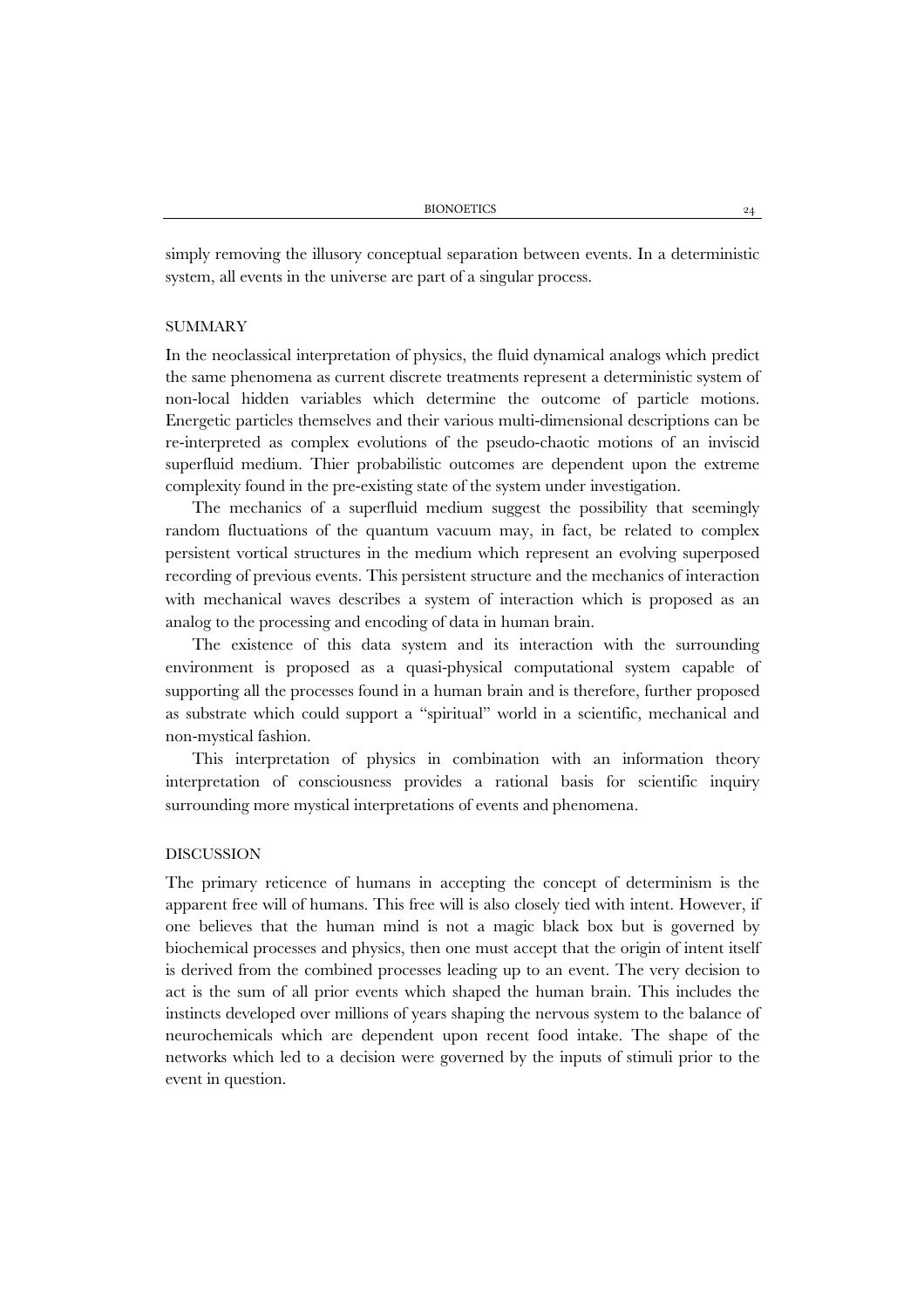The misattribution of intent has been one of the largest obstacles to the progress of science and humanity in general. The complexity created by evolution is regularly regarded as requiring intent by many -even learned- people. Yet the same individual that requires intent for evolution can easily see that a simple spider brain can not understand the larger point of weaving a web or have a long term plan for capture of prey. This lack of intent can be seen throughout numerous animals as the simple emergence of complexity through pressures which is an analog of evolution itself.

While a laymen might easily think that a simple animal or insect taught to press a button understands the connection between reward and their actions, a neuroscientist with experience in these matters would not likely make the same mistake in attributing complex intentionality. A large portion of neuroscientists could agree that a bird does not necessarily understand the point of gathering and assembling twigs and does not have the long term planning required to grasp its own actions and their impact on the wider world. At this point however, the smooth transition between an obvious lack of intent and the possibility of intent becomes unclear.

The answer seems to lie in understanding that intent, like the borders of a tornado, may perhaps represent some transitional states but the conceptual localization of the phenomena is primarily an illusion. Intent can then be conceived as having various overlapping and diffuse levels.

In the military, compartmentalization is used to keep individuals unaware of the larger goal their actions are performing. Some simpler people may become abusive to animals which they believe to be purposely defying them, or more complex individuals may recognize a set of behaviors in another human that leads inexorably toward a point of reward for that other individual. The individual examined, however, may only be following the rewards of smaller components of a larger system without being aware of the connections of the larger system. Their generalized desires may lead to specific goals without ever coalescing into specific "intent" in their conscious awareness. There can be unintentional compartmentalization of a given mind which, conveniently can be compared to de-synchronization or lower-level consciousness.

This multi-layered and diffuse model of intentionality leads smoothly to the concept of fractal hive-minds which is a topic that will be discussed in a subsequent paper.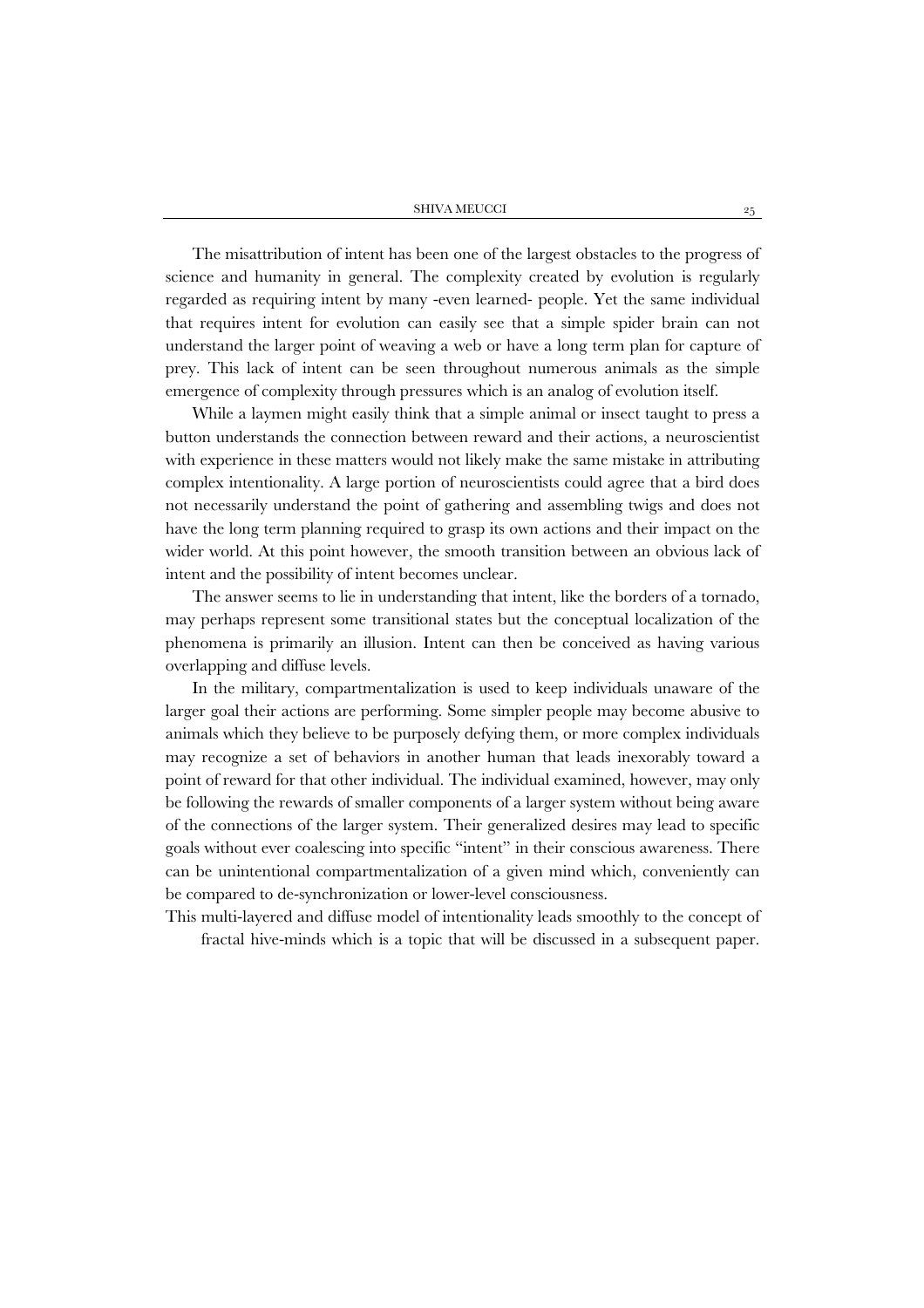REFERENCES:

- Ancilotto, Francesco, Martí Pi, and Manuel Barranco, Vortex arrays in a rotating superfluid He4 nanocylinder, Phys. Rev. B 90, 174512, 2014
- Brady, Robert, Ross Anderson Maxwell's fluid model of magnetism, *20 Feb 2015,*  arXiv:1502.05926
- Brady, Robert, Ross Anderson Violation of Bell's inequality in fluid mechanics, *28 May, 2013* arXiv:1305.6822
- Brady, Robert, The irrotational motion of a compressible inviscid fluid, *31 Jan 2013,*  arXiv:1301.7540
- Broer, Resonance and Fractal Geometry, Acta Applicandae Mathematicae, August 2012, Volume 120, Issue 1, pp 61-86
- Broglie. L. De, Interpretation of quantum mechanics by the double solution theory Annales de la Fondation Louis de Broglie, 12:1-23, 1987
- Bühler, Oliver; McIntyre, Michael E. Wave capture and wave-vortex duality,
- Curtright, Thomas L. and Cosmas K. Zachos, Quantum Mechanics in Phase Space *Asia Pac. Phys. Newslett.* 01, 37 (2012). DOI: 10.1142/S2251158X12000069
- Dias, Nuno Costa, Joao Nuno Prata, Bohmian trajectories and quantum phase space distributions Physics Letters A vol. 302 (2002) pp. 261-272, doi:10.1016/S0375- 9601(02)01175-1 arXiv:quant-ph/0208156v1
- Hameroff, Stuart The "conscious pilot"—dendritic synchrony moves through the brain to mediate consciousness, J Biol Phys. 2010 Jan; 36(1): 71–93. doi: 10.1007/s10867-009-9148-x
- Jaynes, E.T. (1957). (PDF). Information theory and statistical mechanics *Physical Review* 106(4): 620–630. doi:10.1103/PhysRev.106.620
- Journal of Fluid Mechanics, vol. 534, Issue 00, p.67-95, 2005, 07/2005 DOI: 10.1017/S0022112005004374
- Kimberley, A. McAllister, Cellular and Molecular Mechanisms of Dendrite Growth Cereb. Cortex (2000) 10 (10):963-973. doi: 10.1093/cercor/10.10.963
- Lounasmaa, Olli V. and Erkki Thuneberg, Vortices in rotating superfluid 3He, PNAS vol. 96 no. 14, 1999, doi: 10.1073/pnas.96.14.7760.
- McFadden, Synchronous Firing and Its Influence on the Brain's Electromagnetic Field, Journal of Consciousness Studies, Volume 9, Number 4, 1 April 2002, pp. 23-50(28)
- Paar V., Pavin N, Rosandić M. Link between truncated fractals and coupled oscillators in biological systems., J Theor Biol. 2001 Sep 7; 212(1):47-56.